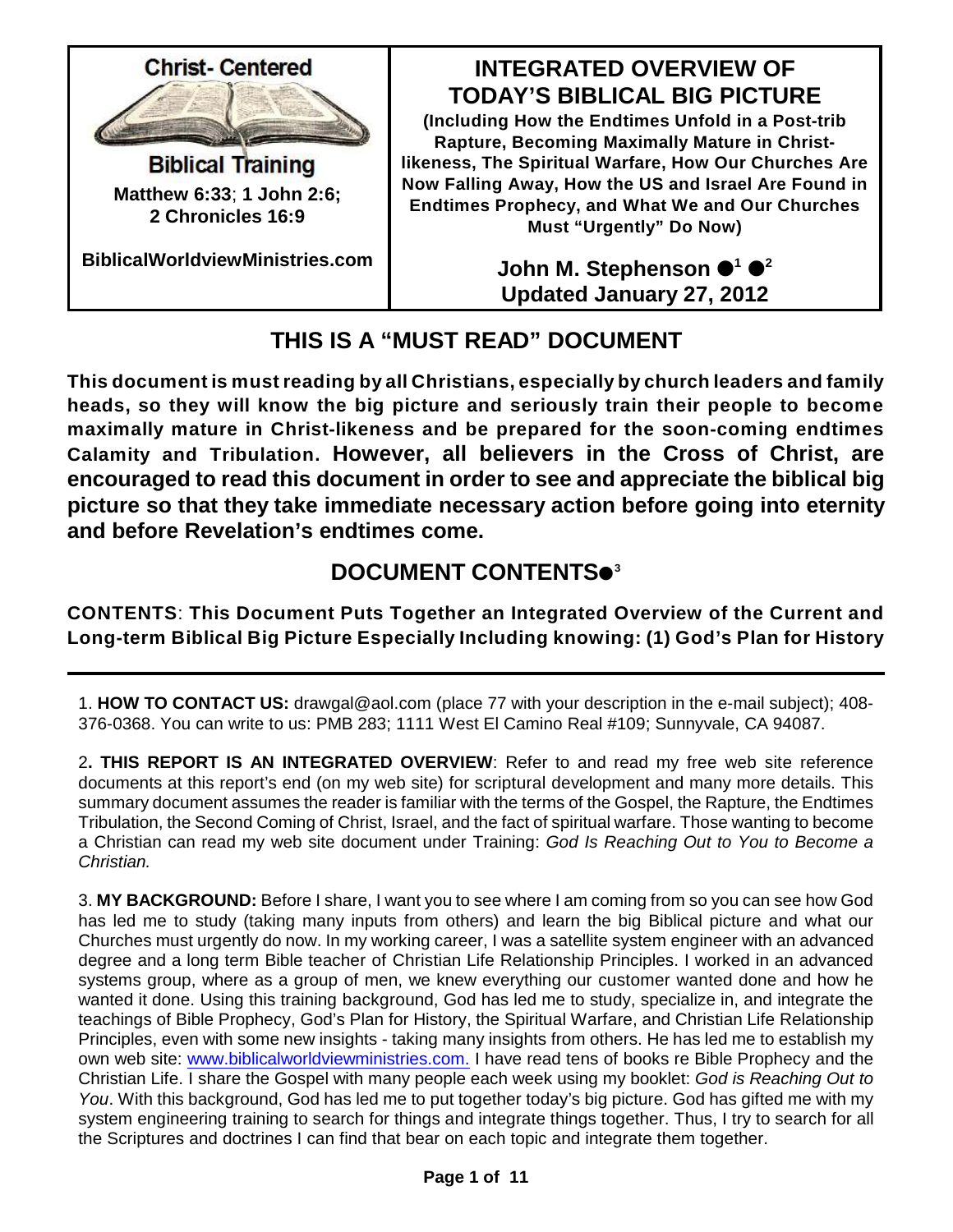**for Us to Become Maximally Mature in Christ-likeness in Order to Relate to God Toward His Maximum in Eternity (Apart from This, There Is Nothing); (2) How to Become Maximally Mature in Christ-likeness for Eternity; (3) Endtimes Prophecy (How and Why and How the Endtimes Are Unfolding and Will Unfold);(4) the Spiritual Warfare with its Strategies Between Christ and Satan; (5) the Situation Now with and the Future for Israel; (6) Current Satanic Strategies; (7) How the United States Is Found in Endtimes Prophecy; and (8) What Now Is Happening to Our Churches in Their Current Falling Away That Is Causing the Endtimes to Come, and What They Should (Must) Urgently Do Now to Have the Best We Can Have Before God.**

### **NEEDED PROCEDURE TO LEARN AND UNDERSTAND THE BIG PICTURE**

**There are many aspects to consider to gain the overall big picture. Please take the time to read this entire document, particularly, plus the references. You will be blest. We need to know the biblical outcome and the procedure to get there. Thus, we need to know what must have happened and have been completed in order for the Rapture to come, the endtimes Tribulation to start, and for the Second Coming of Christ to come. These must be known in addition to their sequence in order to best understand endtimes Bible prophecy. These are explained.**

### **THE MAIN REPORT DETAILED INTEGRATED OVERVIEW OF THE BIG PICTURE, INCLUDING HOW THE ENDTIMES UNFOLD, FOR WHICH WE MUST NOW "URGENTLY" PREPARE**

**THE STARTING PLACE:** we must first appreciate God's infinite greatness such that we search the entire Scriptures: (1) for all that He wants us to become to be maximally mature in Christlikeness (outcome) and (2) for all the steps and principles He wants us to live out "experientially" in order to gain this maturity (procedure). This is so we can relate to Him in a maximum way both now, but especially in all eternity. We should record our findings in a computer and update our findings when we learn more. We should share our findings with our congregation so they can know what God has planned for them and how to pursue His best. **We should live out "only" what we are finding in the Scriptures. Then we will more greatly glorify and worship God. Until we do this, we very likely are not living out sufficiently of God's best with excellence for us that is needed now, but also very importantly in eternity.** We can appreciate His infinite greatness by studying and learning His attributes. In summary, we (both Jews and Gentiles all people) being believers in Christ's Gospel are on the earth now to become maximally mature in Christ-likeness so we can relate to and fellowship with Him in His greatness to the maximum both now, but especially throughout eternity, living by His holiness and righteousness. **This means that all believers (both Jews and Gentiles) are part of Christ's Church and His body without exception. They both are to gain**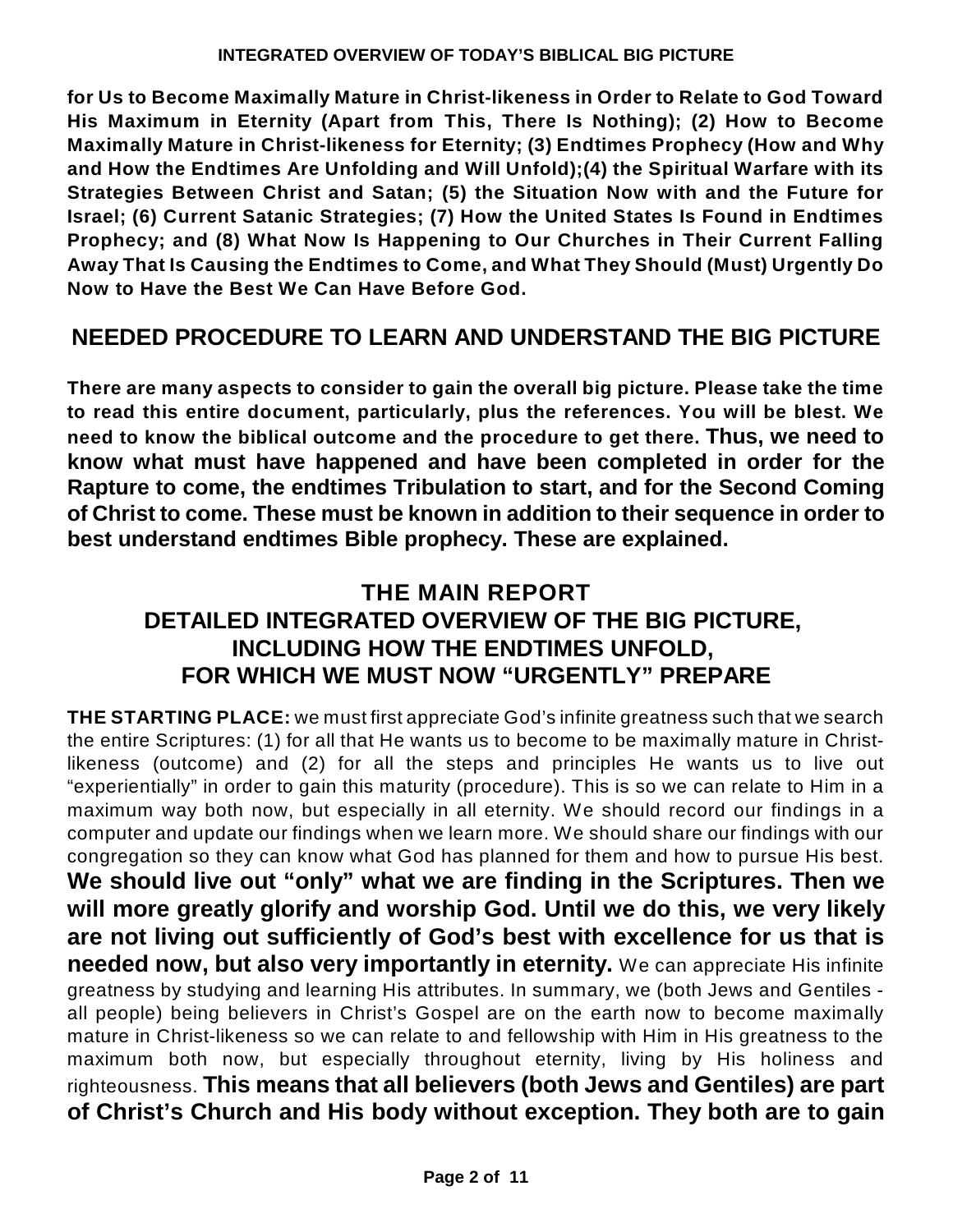**this maximum maturity in Christ-likeness. This is the main reason we are here. Apart from this relationship, there is nothing. This means that all endtimes prophecy views must have this as a key tenet to be correct.**

**ESSENTIAL INGREDIENTS NEEDED TO BECOME MAXIMALLY MATURE IN CHRIST - LIKENESS**: **The results of our biblical search (using accurate Bibles, no paraphrases) to become maximally mature in Christ-Likeness are foundational. The Lord Jesus Christ, being the Son of God, is our (only) role model. Being Christians, we are told to walk as He walks. So how did he walk? He only did what came from God the Father as a source. He did nothing from Himself as a source. Thus, when people saw Him, they actually saw God the Father working through Him. We are to live this way with the Father through Christ working in us. Thus, we are live only in thought and action by what is in the Bible as led of God directly or in application as God would has us do, working in us, and do nothing else. We will live this way in heaven with every thought and action coming from God the Father. Then it will be God all in all and He will be working all things together for our good. (Of course, this now is a growth process.) We must not now live as churches or as individuals spiritually the way of the world or from the world that would effect our spiritual lives, glorifying God, and our worship services.**

**Two of the greatly necessary ways by which we are to live, are by love and by faith. (1) We are to love God with our total being. We will do this after (when) we appreciate His infinite Greatness. Loving Him for who and what He is, we will (want to) obey (keep) His commandments. We must know what they are. Keeping His commandments, we will live holy and righteously and we will get to know God. We will serve each other sacrificially from our love. This requires us to know and remember His commandments. There are over 300. (2) We must walk by faith trusting God to implement or fulfill His promises and to work all things together for our good. We must activate our faith by obeying the instructions with the promise. When we do, we live without sin because all is coming from God as a source. Then we receive understanding (revelation) of the Scriptures. The Bible teaches that the righteousness of God is revealed to us as we walk from faith to faith. This signals that those Bible students today who know insufficient of the <sup>4</sup> Scriptures very likely are not walking by sufficient faith (without their realizing it). This includes Church leaders and pastors. It is a sign we are not training with a sufficient verison of God's whole counsel, particularlyhow to live the Christian <sup>5</sup> life to become maximallymature in Christ-likeness. And we generallytrain mostly**

<sup>4</sup>**. MY DEVOTIONAL DOCUMENT:** My free web site document: *Living by God's Righteousness* contains about 300 commandments and many promises for us to memorize. You can read a few pages each day. This is what I do.

<sup>5</sup>**.GOD'S WHOLE COUNSEL:** When we do not train with God's whole counsel, we are guilty of the people's blood. This is where most churches are today. *Acts 20:26-27 "Therefore I testify to you this day, that I am innocent of the blood of all men. "For I did not shrink from declaring to you the whole purpose* (counsel) *of God.* (Comment: mine.)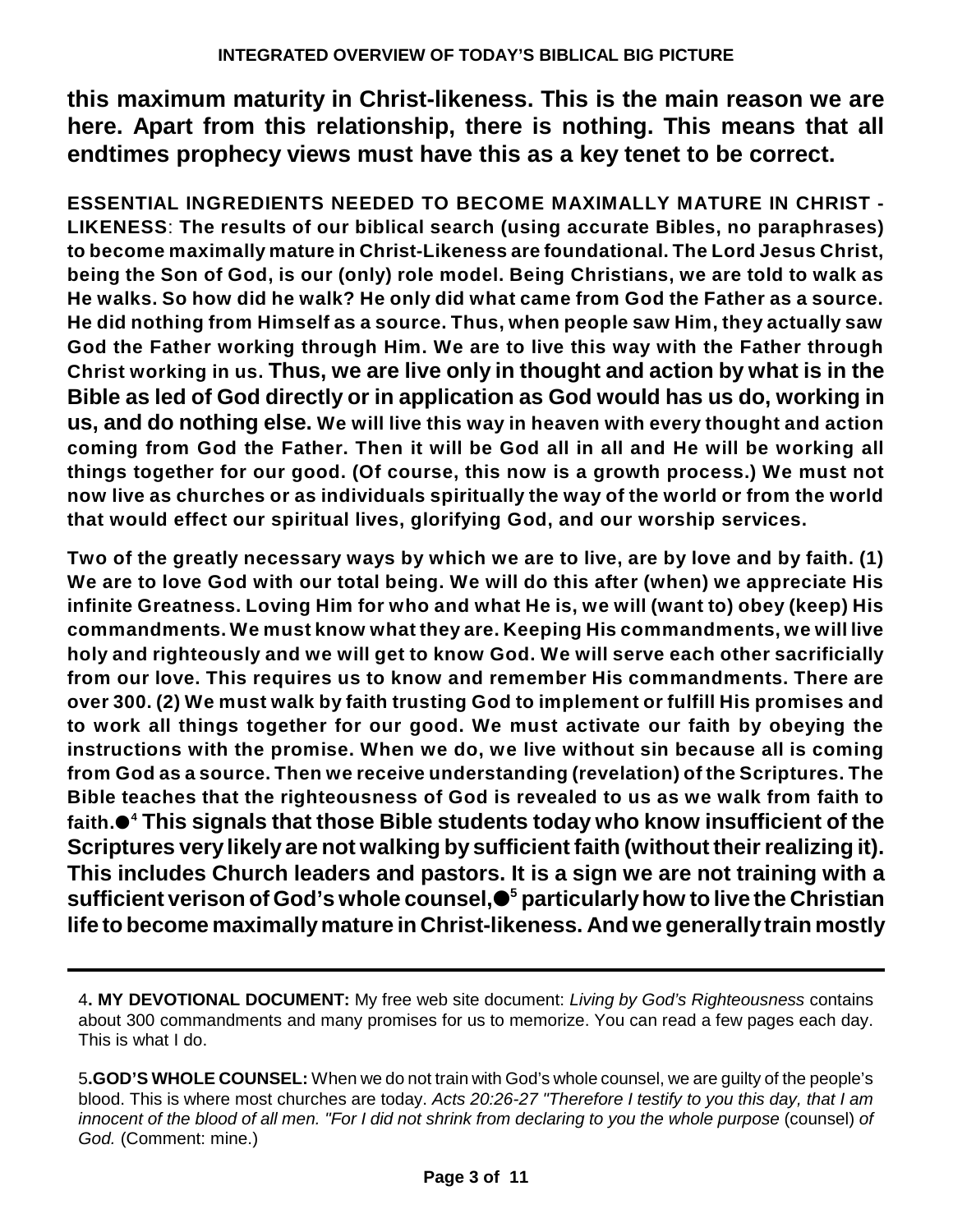**with only what we are to do. Training must include what to do, how to do it, examples of how we do it, testimony of the teacher for how he or she did it, and place our people into various ways of on the job training, such as is ministry, families, and work place, where principles are actually lived out. We are not mature (and not trained) until we live know and actually live out the principles experientially. Of course this is a growth process.**

**Other doctrines (our procedures) that help us to become more mature in Christ include: (1) we live to glorify God by obeying God what comes from Him as a source (Now only what is in His Bible, directly or in application); (2) live in head-subordinate relationships to become mature in Christ-likeness, modeled after Christ's walk with the Father; (3) be involved in God's work of evangelism leading people (especially the children and youth) to become saved, training people to become maximally mature in Christ-likeness (not just work for Christian growth), building godly families, planting churches, and helping the needy; (4) know and stand strong on the basic doctrines of the Christian faith (have our own doctrinal statement); and (5) have regular daily devotions to God in prayer and reading our Bibles (e.g. we should pray for each other, our families, our ministries, our churches, and our country).**

**OUR (A GOOD) BEGINNING PLACE TO HELP US UNDERSTAND ENDTIMES BIBLE PROPHECY:** We begin with Christ sitting on David's throne in heaven at the right hand of God the Father. It is a time after Christ's Ascension, but before the endtimes unfold. The Cross had broken down the barrier of the dividing wall between the Jews and the Gentiles, where now, all as believers, both Jews and Gentiles, are one in Christ, being part of His Church and Body, without ethnic division. Our Lord is now married to the Church (in the oriental marriage concept) consisting of both Jews and Gentiles. By His laws, He cannot have two wives at the same time. Thus, He can no longer be married to Israel as a covenant nation. It would require a divorce to change this oriental marriage relationship. The Church is now the bride of Christ, but does not now live in with Him. The Church goes to live in with the bridegroom (Christ) at the Rapture that occurs at the marriage supper of the Lamb after the Tribulation. (Especially after the Cross, there is no such thing as two bodies of Christ - the Church and Israel (as believers only) - all are in (are part of) the Church.) The Church is now the sanctuary of God and is to be a living sacrifice. Thus, physical temples and animal sacrifices before God are gone forever. Bringing them back would deny the efficiousness of the Cross and doing so would be terrible sin. (Satan may bring them back to deceive the Church.)

**DOCTRINES THAT TEACH UNAMBIGUOUSLY A POST TRIBULATION RAPTURE:** (1) The Bible uses the term "saints" throughout the NT epistles for the Church. In the latter part of the book of Revelation, the word Church is not used, but the word "saints" is. This teaches the Church is in the endtimes Tribulation, even in the Mark of the Beast Period. (2) The wheat (the Church; believers) will not be separated from the tares (unbelievers) until after the tares are bundled for the fire. The binding is completed in the Mark of the Beast Period. (3) Christ remains sitting at the right hand of God the Father before rapturing the Church until all His enemies become His footstool - under His authority. This (all his enemies becoming His footstool) also is completed in the Mark of the Beast Period. (4) The Greek New Testament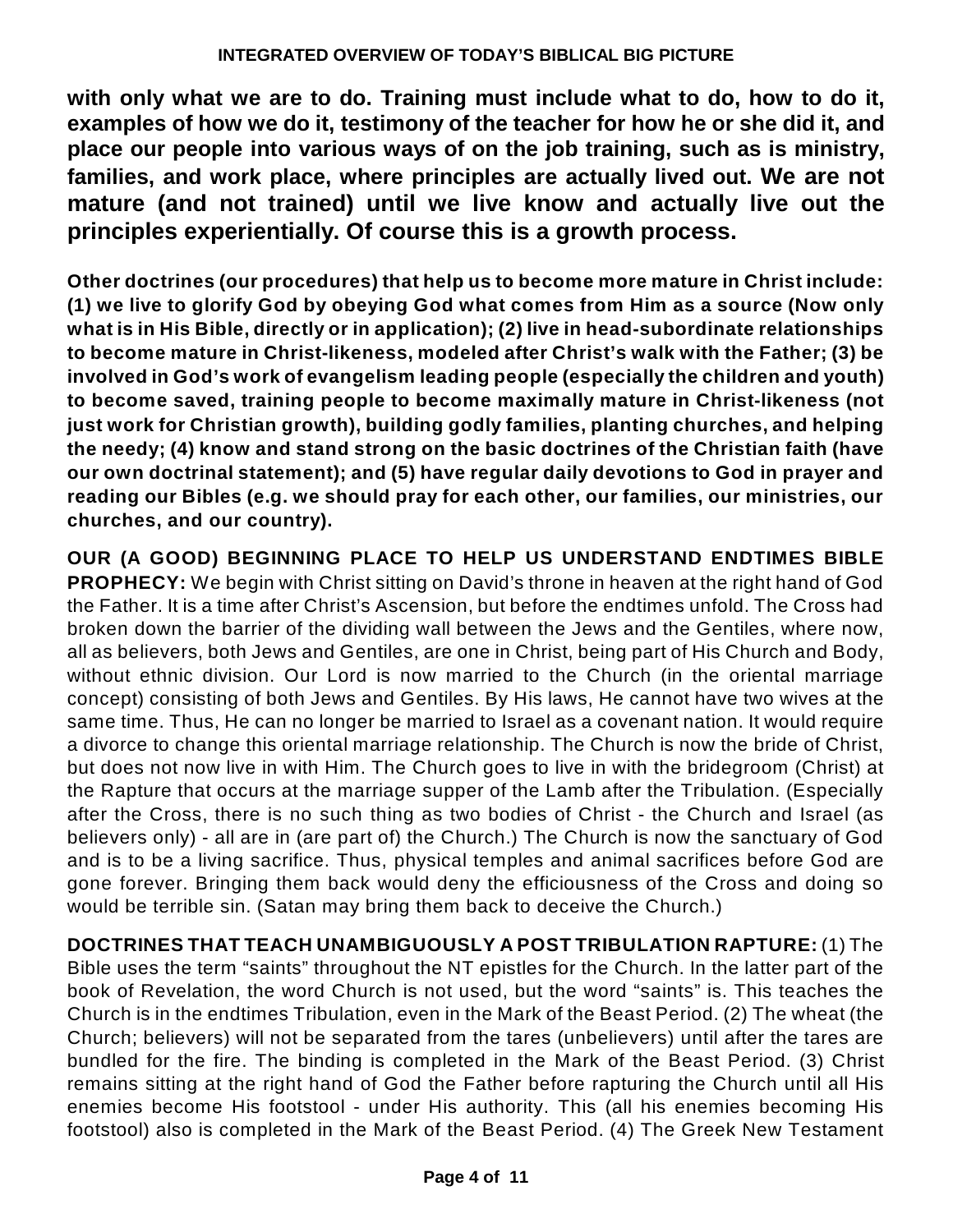uses the article (the) just before using Revelation, Coming, and Appearance of Christ. This teaches only one, not two that would be required for a Pre-Trib Rapture View. The "single" Coming, Appearance, and Revelation of Christ occurs after the endtimes Tribulation. (5) The book of Revelation (Rev. 7:9-14) teaches that the Tribulation, the Great One, contains believers from all nations (both Israel (Jews) and Gentiles) of such a large number that no one could count them, teaching the Tribulation is all nations in characteristic. It is not "only" Jewish that would be required for a Pre-Trib Rapture of the all nations's (including both Jews and Gentiles) Church. (6) A detailed study shows that Daniel's 70<sup>th</sup> week is history. Christ was crucified in its middle. Because the Tribulation is all-nations in characteristic, the (exclusive) all Jewish 70<sup>th</sup> week does not (can not) refer to the endtimes Tribulation (and thus, a Pre-Trib Rapture is not possible). (7) Christ said He would resurrect the believers "on the last day." This occurs after the Tribulation. (8) The Bible teaches the Rapture (Our being caught up to be with Christ in the clouds) occurs at the last trumpet. This means it occurs at the  $7<sup>th</sup>$  trumpet of Revelation or one after that. The  $7<sup>th</sup>$  trumpet sounds after the endtimes Tribulation; (9) At the Second Coming of Christ, the beast and the false prophet as persons are cast into the Lake of Fire showing there is an endtimes Tribulation; and (10) The Church is now the bride of Christ and goes to live in with the bridegroom at the marriage supper of the Lamb after the Tribulation (Time of the Rapture). **(There is no Biblical teaching for a Pre-Tribulation Rapture. The Pre-Tribulation, in our view, is based falsely on wrong Biblical assertions, not on any Bible doctrine. All Scripture refutes this view.)**

**REQUIREMENTS**: (1) The Rapture and Second Coming of Christ can only occur after all people have lived and have made formal binding decisions to chose or deny the Gospel in life or by death (We cannot know the time of Christ's Coming); and (2) The Tribulation comes after the American Church and country have sufficiently falling away from required obedience to God. Christ's Second Coming may come in the fall of the year at the Feast of Trumpets. If the Tribulation is a non fractional number of years except for the six months in the Mark-of-the-Beast Period, it may begin in some spring.

**THE CURRENT ISRAEL OR JEWISH SITUATION**: (1) God divorced the northern kingdom of Israel in a direct teaching (Jeremiah 3:8) because she would not return to God in obedience. When the Southern Kingdom Jews had the Romans crucify Christ, when He died, this dissolved (terminated) the marriage to the Southern Kingdom of Judah. So Christ is no longer married to Israel as a covenant nation. He, as of the Cross, is now married to the Church. He cannot have two wives at the same time. Thus, He does not ever again remarry Israel. The covenant nation of Israel as of the Cross is gone forever in God's plan, but not Jewish believers in the Cross. They become the Church of Christ and are married to Him.

(The Jews therefore will not (can not) be dominate in the Tribulation and will not establish a 1000 year kingdom. The 1000 years is when Christ with the Church determines whether or not anyone left after the Rapture is saved or can be saved. Since the answer to both questions is negative, Armageddon comes and the unbelievers are resurrected, judged, and cast into the Lake of Fire. This is the time of the last day - the 1000 years is a day to the Lord - 2 Peter 3:8. This is the time of the last Day of the Lord and when God's endtimes wrath comes. These do not come upon the Church in the Tribulation.)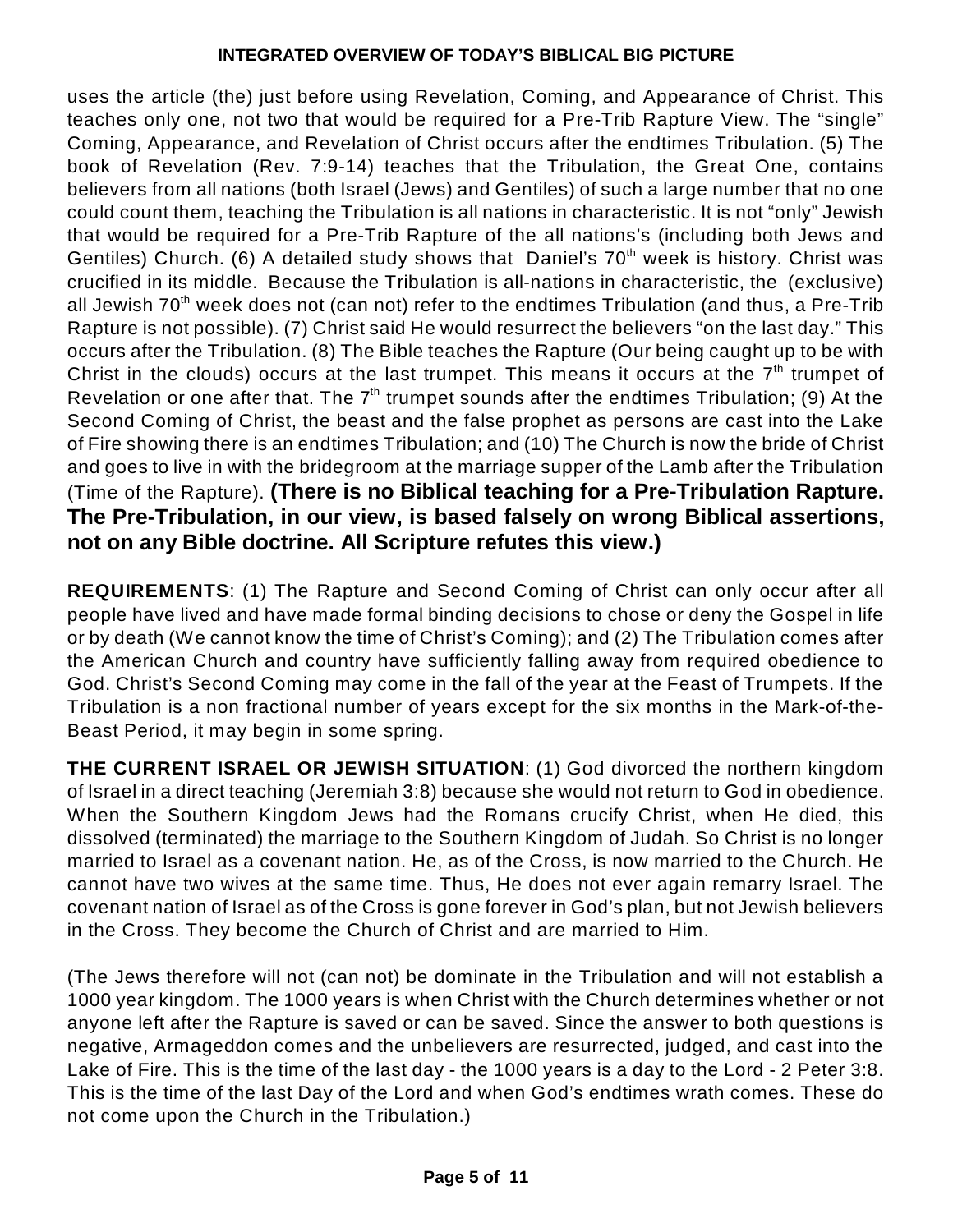**THE PROMISE OF THE LAND TO ISRAEL:** God promised Israel, as a covenant nation, that she could live in her land forever. However, this promise was active only when Israel was walking with God in obedience. When she went into disobedience, she broke the requirements of the promise, and then Israel was taken over by a world empire with many Jews being taken out of her land into the land of the world empire for divine discipline. (See Leviticus 26 and Deuteronomy 28.) Then after the discipline period was over, Israel was brought back into the land with repentance and then the world government was destroyed. Then the promise to live in the land was restored. This sequence was repeated many times until both the northern and southern kingdoms would not return in repentance to obedience. Thus, God has terminated His relationship with Israel as a covenant nation (but not as believers). She is now gone forever before God. The current return of Israel in 1948 as a nation, in our view, was brought back by Satan, not by God. God only restores Israel to her land in repentance, returning to obedience. The current Israel is in great apostasy (not in repentance), not at all interested in their Messiah. Satan will use her to help bring the wars (Calamity) that will establish the coming world government and Tribulation.

**Israel in her time before the Cross had several very important purposes that included:(1) Being the genealogy that brought the Savior; (2) Bringing the Law and Sacrifice System that showed the need of living by God's righteousness and the need of a coming Savior for the permanent forgiveness of sin, and providing a temporal forgiveness of sin; (3) Presenting (living out) the procedure - the model sequence - for how the endtimes including those of Revelation will unfold (discovered by a faith action search).**

**HOW THE ENDTIMES WILL UNFOLD:** The endtimes unfold in a similar sequence that God used with OT Israel as a most favored nation (see the above for the sequence). This is determined (discovered) by examining the wording in Revelation and comparing it with the OT books concerning Israel. There is a match. Thus, the endtimes unfold in a similar sequence (with similar happenings, but with different details). So what is this sequence?

The endtimes favorite nation to God is the US. She has been blessed by God many fold more than any nation in history, including much more than Israel or even more than England. In her obedience, she has been greatly blessed by God. However, as her Church begins to disobey (as is happening now) - fall away, she gets warning and the country as a whole is allowed to fall away as led by Satan. As the disobedience crosses God's threshold (situation and time only known by God), God brings a world government against her with Calamity and places her under the divine discipline of the endtimes Tribulation that brings great persecution and martyrdom. Then as the discipline period is over, God brings believers to Himself as He raptures the Church and brings the final eternal judgement on all the nations.

At the present time, the signs now loudly warn (signal) that the Calamity bringing the endtimes Tribulation of divine discipline is (can be) imminent (coming at any time) with only God knowing the exact timing. (The current signs are similar to those in OT Israel just before World Government invaded her.) Some of these signs are great inflation, sever weather with fire storms and drought, same sex marriages, increased sin in God's most favored nation, a major falling away of the American churches, churches no longer enduring sound doctrine and cannot tell the difference between the holy and the profane. There are many more. The Church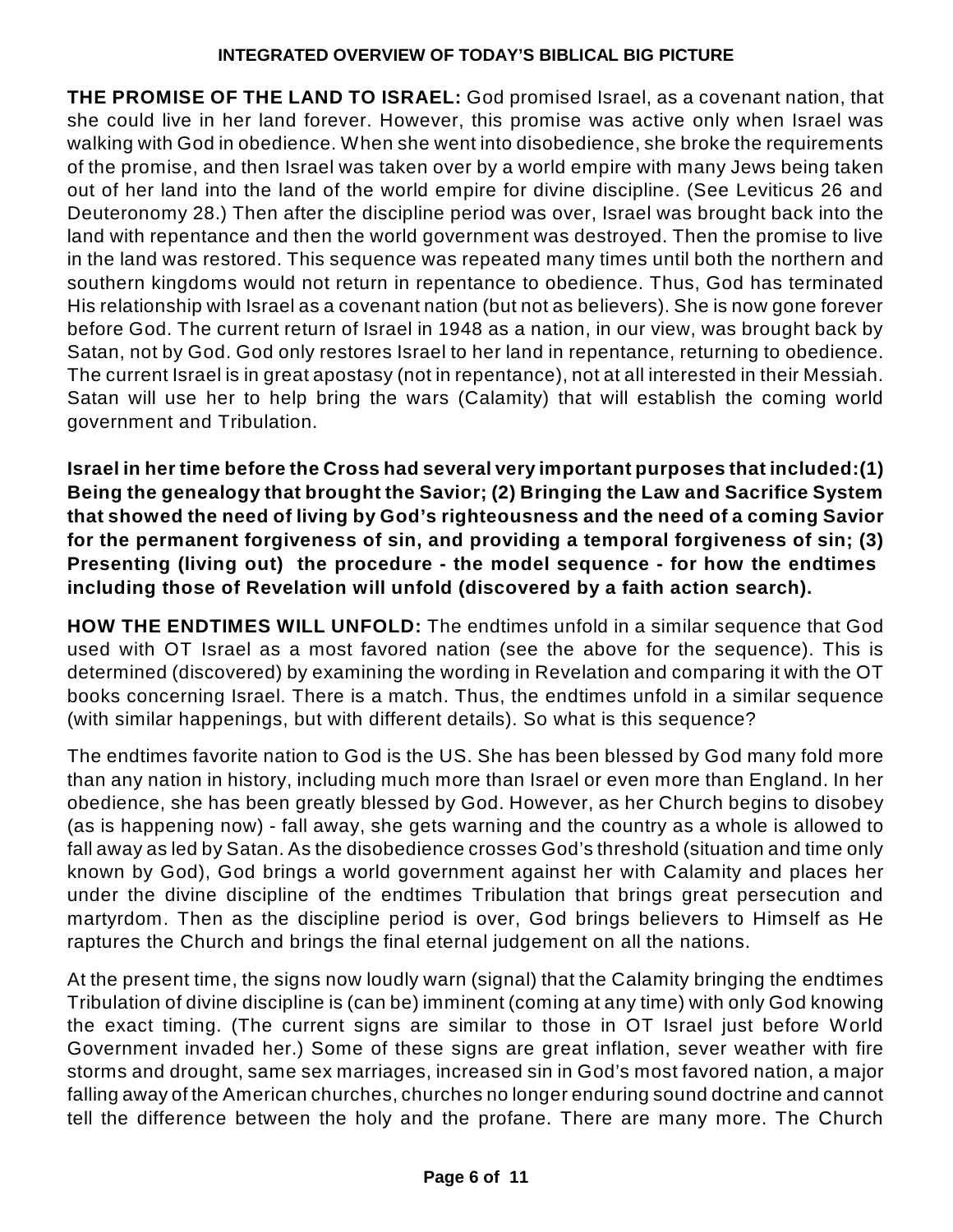(particularly the American Church) will go through the endtimes Tribulation because her disobedience is the cause of its coming and the cause of the US as a country falling away. (The "only thing" that can slow things down is that the American Churches have massive revival. This will not happen except for a few churches because the endtimes are prophesied to come.)

**HOW THE AMERICAN CHURCHES ARE NOW FALLING AWAY (WITHOUT THEIR REALIZATION OR DESIRE):** The Church falls away when she is not obedient to God as defined by the Bible as she no longer endures (knows and lives out) sound doctrine. The main job of the Church is to bring her people to become maximally mature in Christ-likeness and to evangelize the world, especially the children, including entire local areas. So what is the Church now doing, especially in the US? The children and youth are now growing up listening to loud rock beat music, using a drum band. Our churches are now using it with a loud drum band as well as wearing the most casual of clothes and teaching mostly first level training. According to the Bible, we worship God with melody singing from our hearts, not with (not with particularly loud) rhythm dominate, moving around. **Research shows that the structure of loud rock beat music was used in Voodooism to call up evil spirits and demons. It is satanic and thus, profane (Satanic strategy) - not in the Bible, and thus, is not of God. This brings worship to Satan. Thus, it use is satanic strategy.** Our young people today generally will not come to Church unless such satanic music is used. Additionally, they generally will not come to Church unless only the basic fundamentals are taught. They do not want to sit under verse by verse expository in depth teaching.(So we are in a catch 22 so to speak. The music is wrong to use, but much of the youth will not come to church unless we use it.) **So our Churches today are being (have been) satanically transformed, using rock music with mainly only first-level training, from orthodoxy to become an immature Church with a loss of Biblical intellect and with a low plateau of Biblical knowledge. Much of our youth and young married now have but little Bible knowledge, particularly of doctrine and how to live the Christian life. Our churches work toward Christian growth, but not to become maximally mature in Christ-likeness. We are going into a very dark period where few will know the Bible in any depth-breadth. As a result, they will not know Bible prophecy and why things are happening and coming when the Calamity and endtimes Tribulation come. Theywill fall awayunder the coming Tribulation persecution. This is satanic strategy. (Thankfully, there certainly can be (are) exceptions.)**

Thus, as the endtimes come, with but few knowing the Bible, people will not know what is happening and why. And with great immaturity and lack of Bible knowledge, there will be a major falling away from the faith under the great persecution in the coming Tribulation. The above is to implement satanic strategy. (Now as precursors and in the Tribulation, because of their falling away, no longer enduring sound doctrine: (1) They (Church leaders) will not be able to tell the difference between the holy and the profane (now rock music); (2) God will bring a famine of His Word (churches are now teaching pablum - there are some exceptions); and (3)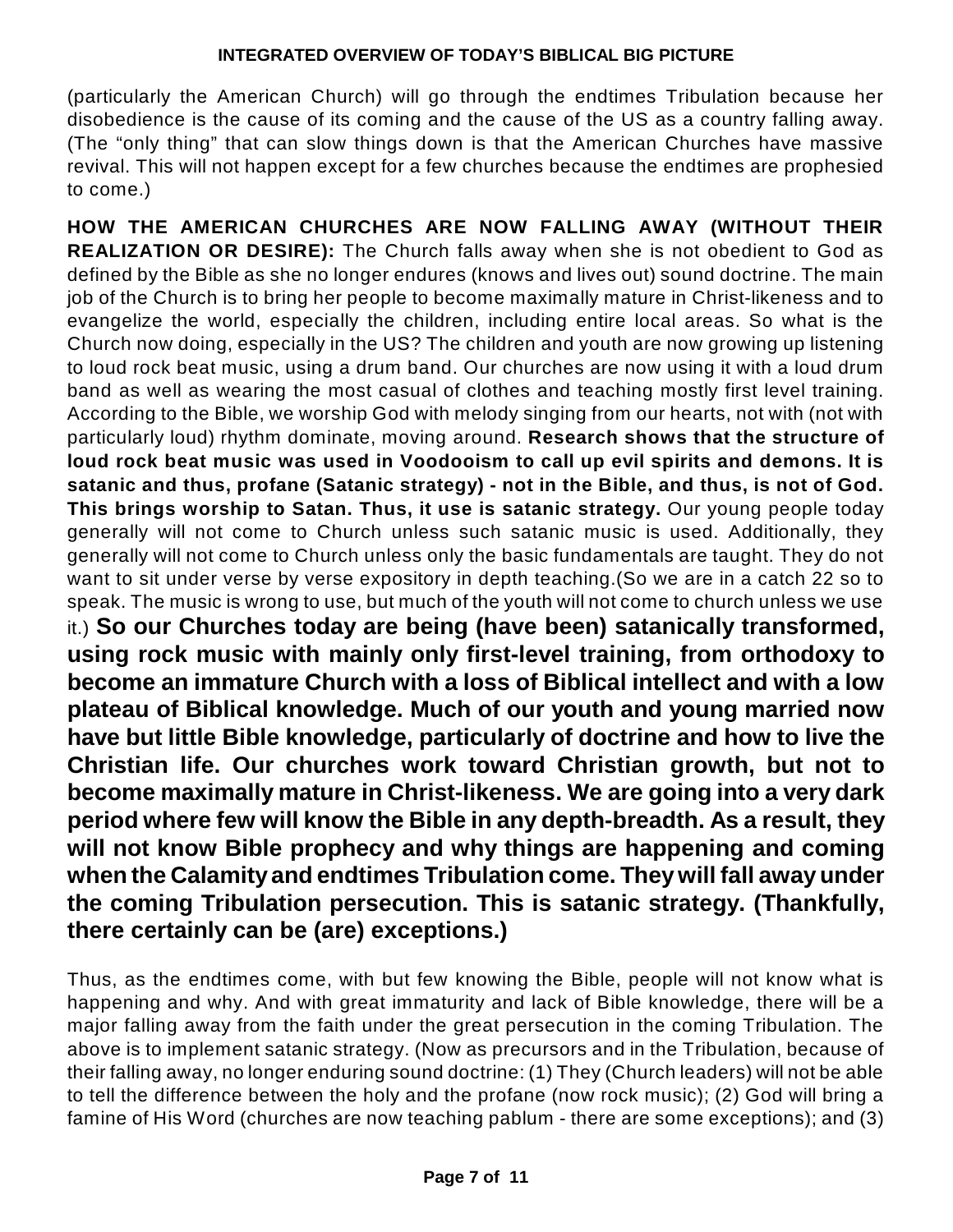God will no longer protect the children (not now working to evangelize the children, especially out in the community.)

Another reason our churches are not working for excellence before God is that our pastors and teachers very often are not adequately training their people. They teach what to do without also teaching them how to do things, do not give examples, and do not give testimony for how they lived out experientially the what to do. They do not put them in forms of on-the-job training so they can practice what they are learning. We only become mature when we actually live out our training. One reason I like CEF is that they have trainees practice what they are learning.

**SATANIC STRATEGY:** In order to win the spiritual warfare over Christ (he will not be able to do it), he (Satan) must prevent one of God's elect from believing and/or prevent one of God's work from being accomplished by God's elect. The falling away of our churches helps accomplish this.

Throughout OT History, he tried to establish the following: (1) He had angels have sexual relationships with women to have a hybrid race so the Savior, might not be born the required true human. God brought the flood to keep the warfare fair to kill the people and deliver Noah's family by the arc; (2) At Sodom and Gomorrah, he had same sex marriages be dominate so the elect might not be born and that which would give him more power. God delivered His people out of the area and destroyed the remaining people; and (3) At the Tower of Babel, he had central control using one language. God made the warfare fair by giving the people different languages causing them to separate by language and move away, settling by the languages.

Now as the endtimes are unfolding, Satan's strategies include: (1) Having a false Pre-Tribulation Rapture Theory so Churches will not mature their people and have them caught blind sided when the Calamity comes that brings in the (their unexpected presence in the) endtimes Tribulation; (2) Have same sex marriages and abortion so the elect might not be born and accomplish God's work; (3) Bring inflation so the Church people will not adequately financially support the ministry and to bring the endtimes Tribulation;(4) Have the Churches dumb down their teaching, so fewer will be involved in ministry and will not know what is happening when the Tribulation comes - so they will fall away under the persecution in the endtimes Tribulation; (Some churches have not taught endtimes prophecy for many years or have taught it in error.) (5) Use loud rock beat type music in the Churches that will desensitize them to the leading of the Holy Spirit so they will not become mature in Christ and will not greatly be involved in ministry (there are exceptions), and to give him (Satan) worship (without their realization or desire); and (6) The Churches will not be involved greatly in evangelizing the children out in the community. (Many adult ministries are performed by those who became believers as children.) (We are to come to church to have our needs met as seen by God, not our felt needs as seen by us.)

### **HOW THE CALAMITY AND WORLD GOVERNMENT MAY (VERY LIKELY WILL) COME:**

The happenings of the Calamity will be sufficient to bring the endtimes world government with total government control with socialism. There will be many actions to reduce the population so the elect will not be born or accomplish God's work. The expectations are (we do not know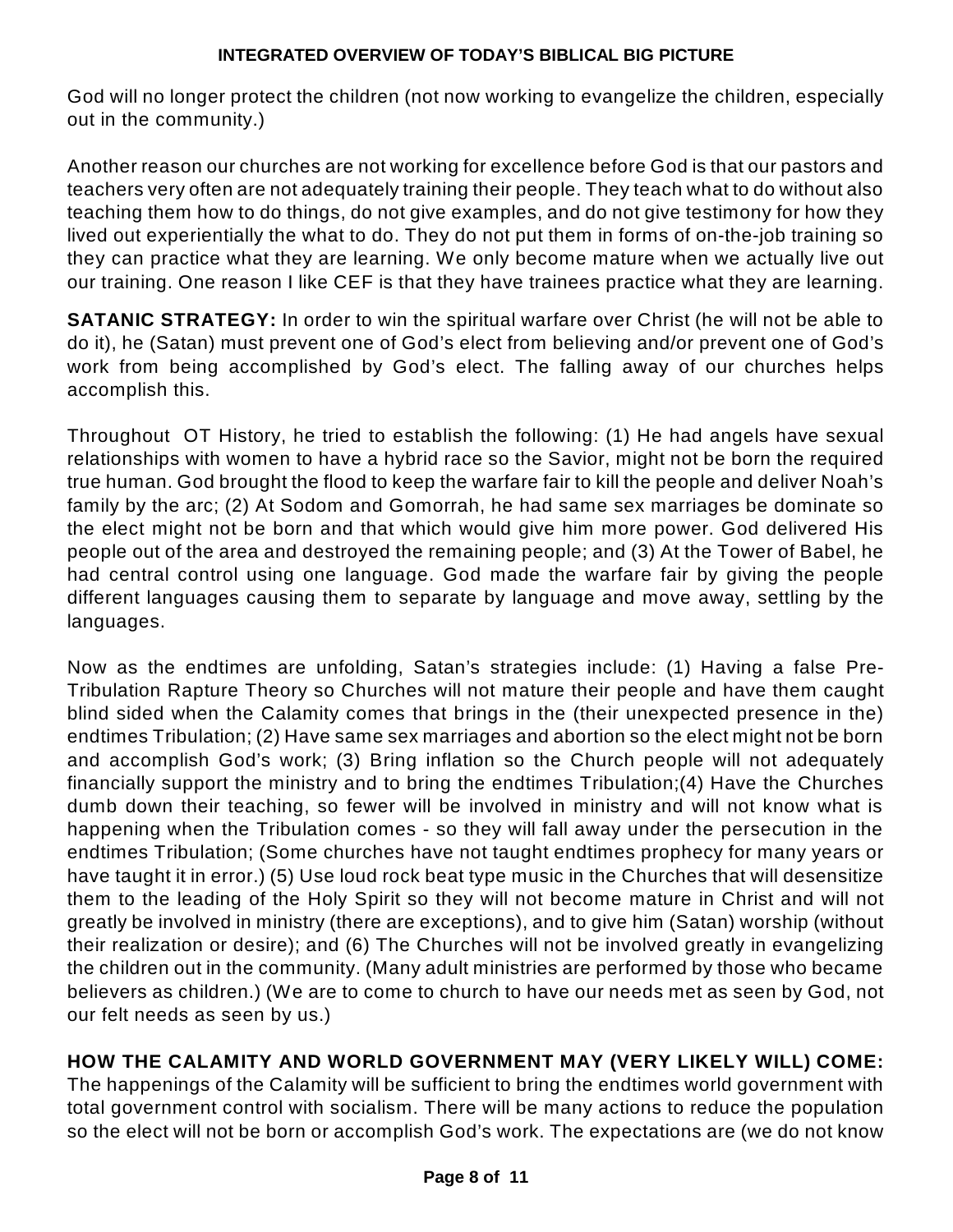all the details) over time: (1) there will be a sudden military atomic attack with a few major cities blown-up, (2) the stock market will crash under hyper inflation wiping out savings - we will go into an inflationary depression; (3) the infrastructure will break down with few products and foods getting to the market place, bringing famine (famine is also caused by the lack of rain); (4) there will be power blackouts without any communications (no internet, TV, telephone, radio, cell phone and lighting (so people will not know what is happening)). In this blackout time, very likely many Christian leaders and pastors will be arrested and martyred so the church people will be without shepherds and will fall away including from ministry; and (5) there will be much most serious disease (planned) that brings death. Martial Law will be declared placing the United States under world government, beginning the endtimes Tribulation. (The America we love and have lived in will be gone forever.) At the time of the Calamity:

*Revelation 6:7-8: And when He broke the fourth seal, I heard the voice of the fourth living creature saying, "Come." And I looked, and behold, an ashen horse; and he who sat on it had the name Death; and Hades was following with him. And authority was given to them over a* fourth of the earth, to kill with sword and with famine and with pestilence and by the wild beasts *of the earth.*

In order to help prevent the elect from believing and accomplishing God's work in the Tribulation time period, Satan makes war against Christians by causing them to fall away through persecution, and by martyring many. This gives him more power to bring a major war that kills a very large percentage of the population. Then he begins to martyr all people who will not accept the mark-of-the-beast. (After the mark-of-the-beast period, Christ raptures the Church and brings the final judgments.) There will most likely be very few Christians alive at the time of the Rapture. Christ said when He returns will He find faith on the earth, meaning very little.

**WHAT SHOULD OUR CHURCHES DO NOW AS THE ENDTIMES ARE UNFOLDING**: (1) Our Church leaders should now educate (warn-alert) their Church people about the soon coming endtimes, mature them maximally in Christ-likeness, and help them prepare for going through the soon coming endtimes Calamity and Tribulation. They should prepare them by training them to live by very strong faith and to put in provisions for at least 3-6 months without needing to go the grid for food, water, gasoline, lighting etc.; (2) They should go all out to evangelize and disciple the children in the community with urgency such as working with CEF, especially training them to walk by strong faith because, as the fixed-short duration endtimes come and from the martyrdom and disease, they will not have (live) a normal lifetime span. Many will never get married or go to college; (3) They should work to maximally mature their people in Christ-likeness with urgency. They should work with individuals in the rock music services on the side to inform then of the evil of rock music and draw then into the hymn services. Churches will need to go to expository peaching in depth-breadth going verse by verse. **As stated, without maximum maturity in Christ-likeness, they most likely will not be able to relate to God toward His maximum in all eternity. This is a most terrible penalty. There is nothing else.**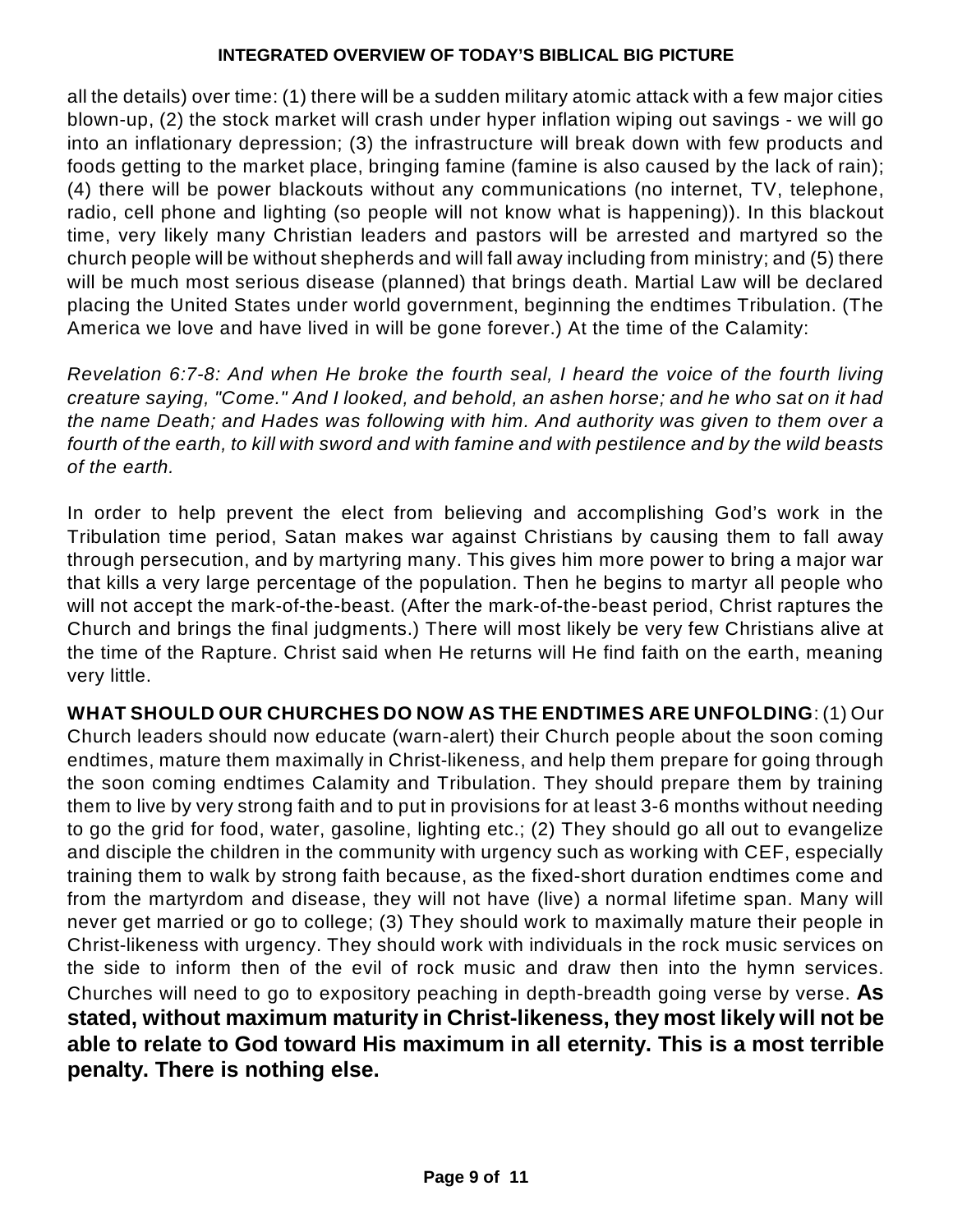**THE SPIRITUAL LEVEL OF OUR MATURITY IN CHRIST-LIKENESS WE HAVE AT OUR DEATH, WE MOST LIKELY WILL HAVE (BE FIXED) FOREVER (THERE IS NO SCRIPTURE THAT DIRECTLY TEACHES EITHER WAY):** When we became Christians, we received a new divine nature that cannot sin and it now legally represents us. God trains us using it to have us gain maturity. Thus, we, because we do not legally sin, have eternal security in Christ (we cannot lose our salvation). We still have our sin natures and we sin when using them. But they no longer legally represent us. When we go into heaven, our sin natures are removed from us, and the testing (developing) environment of the world, flesh, and the devil will not be in heaven. We cannot sin in heaven with our divine natures and God will lead us using it in all things. This understanding teaches that the way we gained our level of spiritual maturity now in our lifetime will most likely not be in heaven (we cannot count on our spiritual level increasing). We should therefore assume our spiritual maturity we have at death, we will have forever. We must pursue maturity now in any case because we are commanded to do so.

**THE GREATEST PENALTY THERE IS (AND OTHER PENALTIES): The only thing that matters in our lifetime is that we become Christians and then afterwards, very importantly, become maximally mature in Christ-likeness so we can relate to our most perfect and infinite God toward His maximum, especially in eternity. Apart from these, there is nothing. Now that our churches are not training adequately so this can happen, they are causing their people to have a maximum most terrible "eternal" spiritual deficit. We must not let this happen to our church people, and especially to us and to our families.**

## **How much do you and your people and families want to know and relate to our perfect and infinite God toward His maximum in eternity? So what are you and I "now urgently" going to do?**

**COMMUNICATE WITH US: Send us questions and comments for discussion. I can update my documents. But please understand there are many-many aspects to learn and integrate to gain the overall correct picture. There is no shortcut. I have integrated 6 many-many doctrines together including taking much information from others. Let me know how I can help.**

(I fully realize, Bible interpreters have different views. But we must gain maximum maturity for relating to God toward His maximum in eternity and be prepared for going through the endtimes Tribulation. What if your view is wrong and you do not train, alert, and prepare your people, believing you will not go through the Tribulation? Not maturing your people will cause them to have a most terrible deficit for all eternity. Not alerting, alerting and training them will cause them to be caught blind sided and unprepared when the endtimes come. It can cause them to fall away under the coming persecution and have less maturity for eternity This is most terrible.)

<sup>6.</sup> **PROPHETIC VIEWS**: I have read many books on prophecy where writers do not include many doctrines that totally refute their views.